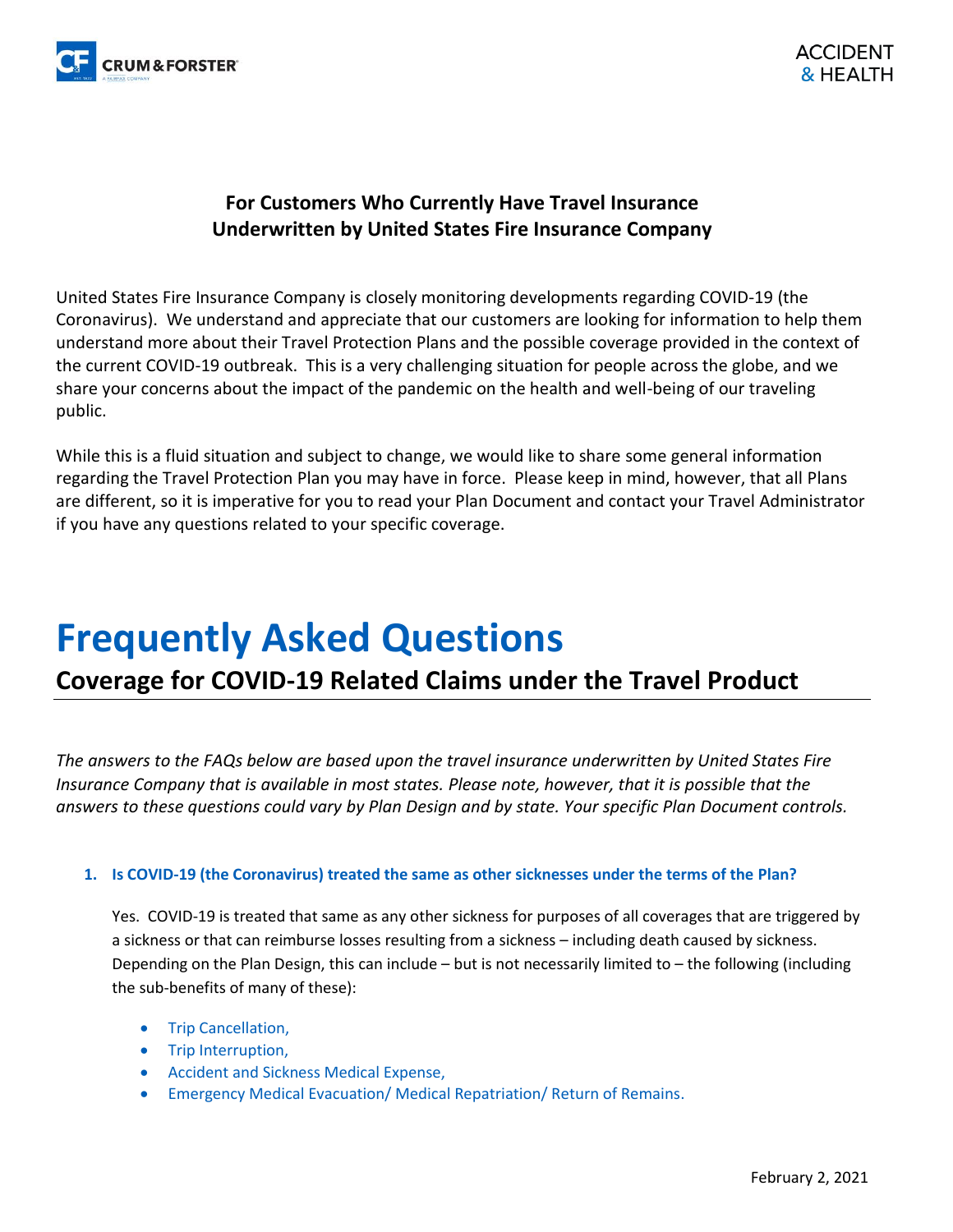**2. Do limitations and exclusions apply to claims for losses caused by COVID-19 related sicknesses? Does the Exclusion for Pre-Existing Conditions apply to losses caused by COVID-19 related sicknesses? Can the Waiver of the Exclusion for Pre-Existing Conditions apply to COVID-19 related sicknesses?**

The same limitations and exclusions that apply to all claims also apply to claims for losses caused by COVID-19 related sicknesses, including the Exclusion for Pre-Existing Conditions (where applicable). Please note that the same rules that determine whether a sickness is considered to be a Pre-Existing Condition also apply to COVID-19.

Certain Plan Designs include a Waiver of the Exclusion for Pre-Existing Conditions. If the Waiver of the Exclusion for Pre-Existing Conditions applies to losses stemming from sicknesses, it also applies to losses stemming from COVID-19.

#### **3. As of January 26, 2021, new federal regulations require all those who travel abroad to be tested for COVID-19 prior to re-entry into the United States. Is the cost incurred for administering this test covered by my Plan?**

Likely no.

The Accident and Sickness Medical Expense coverage (when included in a Plan) can only reimburse certain medical expenses, referred to as "Covered Expenses." **The cost of administering a test for any disease, including COVID-19, can only be covered if a Legally Qualified Physician (as defined by your Plan) orders you to be tested.** Here, the test is being ordered by the United States government rather than a Legally Qualified Physician. Therefore, the cost incurred for administering this test would not be considered a Covered Expense for purposes of the Plan's Accident and Sickness Medical Expense coverage or any other coverage – even if you test positive.

However, if a Legally Qualified Physician orders you to be tested for COVID-19 or any other disease while on your trip, this could potentially be covered under your Plan's Accident and Sickness Medical Expense coverage, subject to the standard terms and conditions of your Plan.

#### **4. What if I test positive for COVID-19 during the COVID-19 test required for re-entry into the United States? Can my medical expenses be covered?**

Please note that the Plan will not cover the cost of administering a COVID-19 test undertaken solely to comply with the new federal regulations – even if you test positive (see FAQ 3). However, if this test determines that you are positive for COVID-19, then we would consider you to have a "sickness" within the meaning of your Plan's Accident and Sickness Medical Expense coverage, subject to the standard terms and conditions of your Plan. Therefore, if a Legally Qualified Physician (as defined by your Plan) orders you to undergo medical treatment due to this positive COVID-19 test, your treatment could be covered.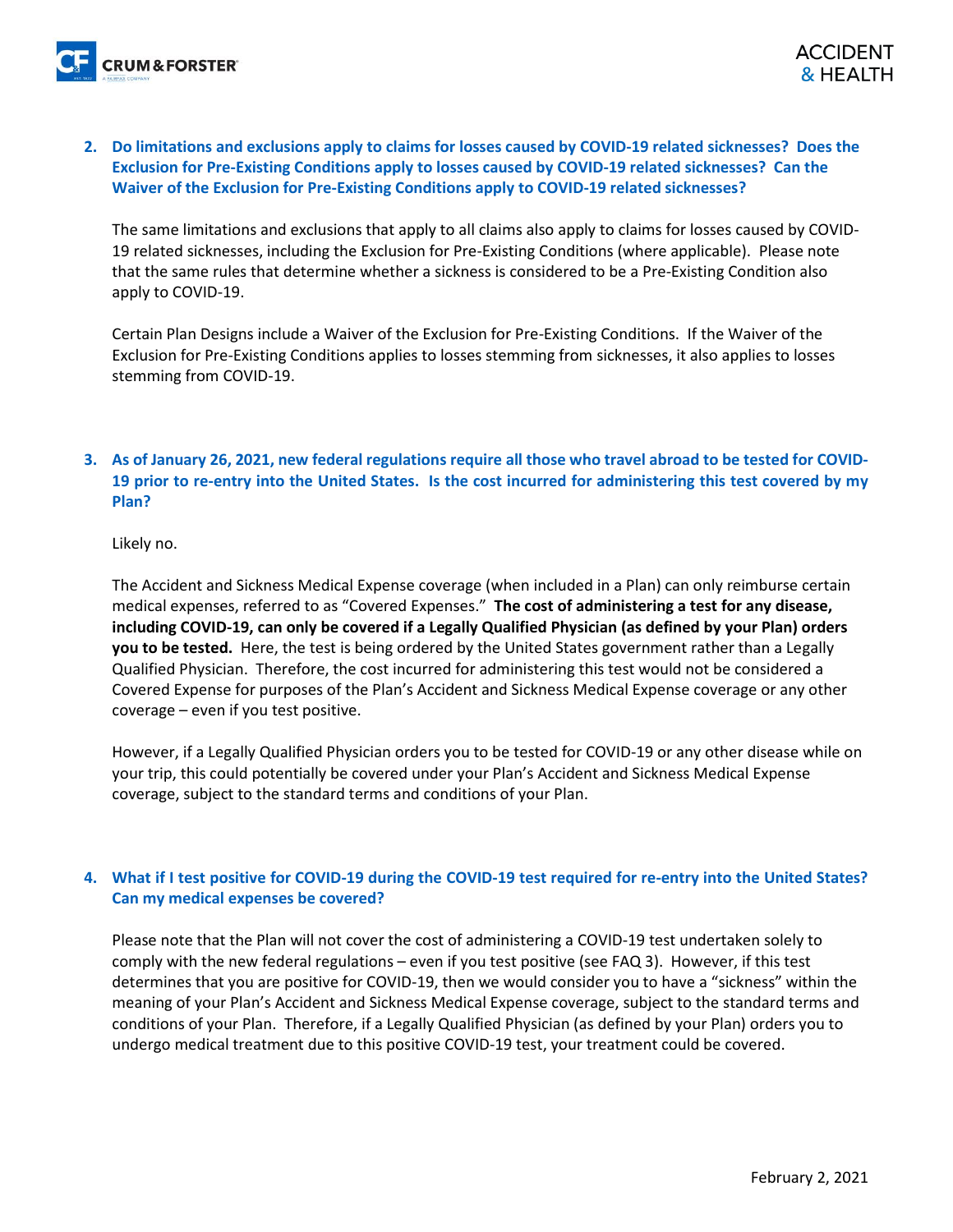#### **5. What if I test positive for COVID-19 during my COVID-19 test required for re-entry into the United States? Will I have a payable Trip Interruption or Travel Delay claim? What if my Traveling Companion tests positive?**

Please note that the Plan will not cover the cost of administering a COVID-19 test undertaken solely to comply with the new federal regulations – even if you test positive (see FAQ 3). However, if this test determines that you or (in most – but not all – Plans) a Traveling Companion (as defined by your Plan) are positive for COVID-19, then we would consider you or the Traveling Companion to have a "sickness" within the meaning of your Plan's Trip Interruption coverage **if a Legally Qualified Physician (as defined by your Plan) determines that you or your Traveling Companion must interrupt the trip due to this sickness**. If a Legally Qualified Physician administers the test and he determines that you or a Traveling Companion are unable to continue the trip as planned, then there may be Trip Interruption coverage (as applicable), subject to the standard terms and conditions of your Plan.

**If you or a Traveling Companion are determined to be positive for COVID-19 by a test that is administered by someone who is not a Legally Qualified Physician, additional action must be taken in order for this to be considered a covered sickness for purposes of Trip Interruption coverage.** As soon as reasonably possible, you or your Traveling Companion will need to seek the attention of a Legally Qualified Physician, and the Legally Qualified Physician will need to confirm that you/your Traveling Companion are sick and that this prevents you/your Traveling Companion from being able to continue the trip as planned. Please note that a physician's visit delivered via telehealth may be able to satisfy this requirement.

You could also have a payable Trip Interruption claim if you or a traveling companion are forced to quarantine as a result of a positive COVID-19 test. The quarantine trigger for Trip Interruption coverage is discussed in more detail below.

Travel Delay coverage typically covers different expenses than Trip Interruption coverage. This coverage may also be triggered by a positive COVID-19 test if – as a result – you are forced to quarantine due to COVID-19 for the number of hours detailed in your Plan. FAQs below describe what is considered to be a quarantine under Plans containing our travel insurance in more detail.

Please note that most (but not all) Plans with our insurance do not cover Travel Delays caused solely due to a Traveling Companion's quarantine, and most (but not all) Plans do not cover Travel Delays due solely to sickness. Be sure to check your Plan Document to see what is covered.

#### **6. What if my Traveling Companion or I am unable to re-enter the United States because his/her/my COVID-19 Test has not come back? Will I have a payable claim?**

The standard rules that apply to Change Fee coverage apply if your Plan contains this coverage. The standard rules that apply to Interruption For Any Reason coverages apply if you purchased this coverage. However, you will not have a payable Trip Interruption claim or Travel Delay claim, as this situation is not a covered reason for either coverage.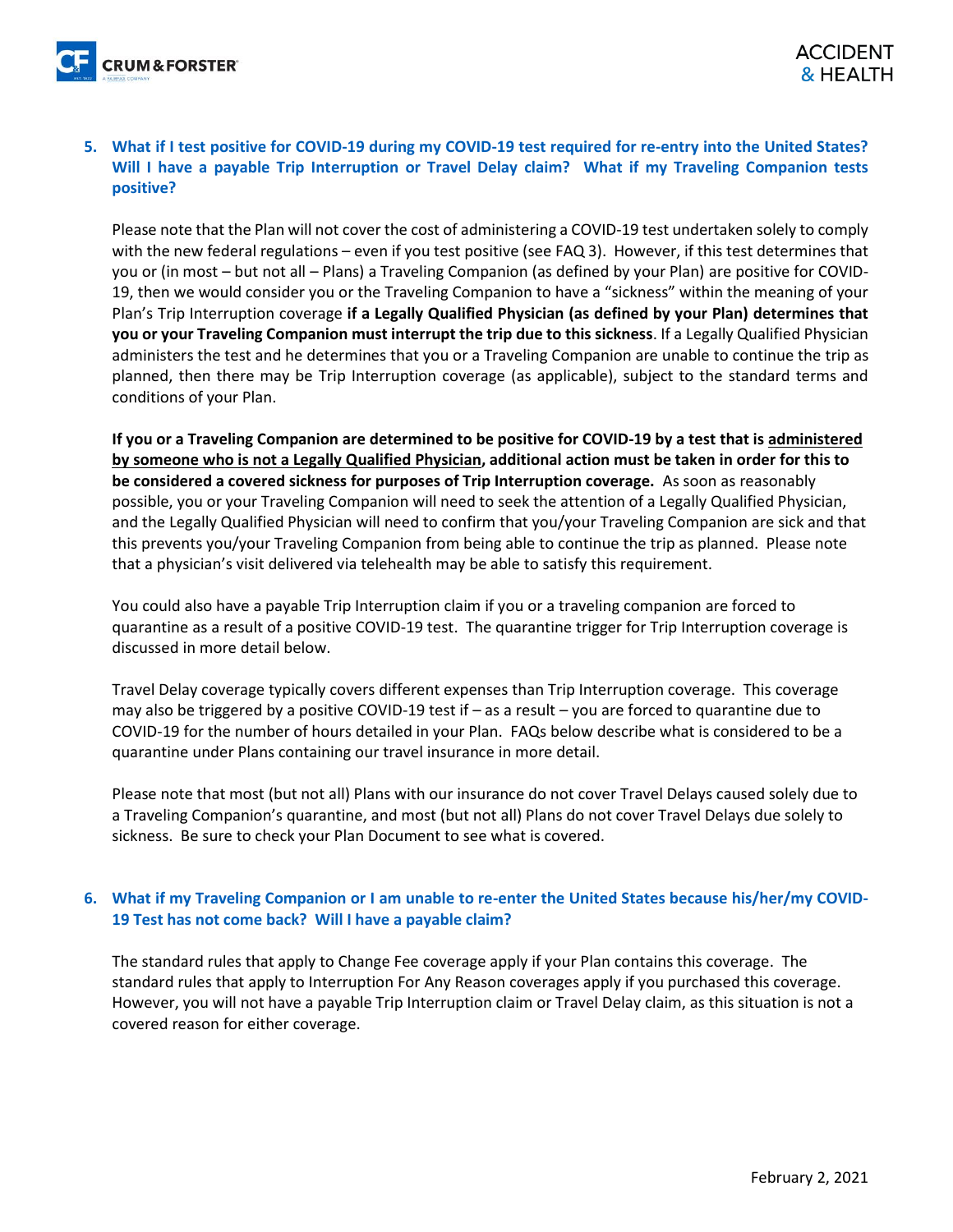**7. If I am found to have a fever during a travel supplier's temperature check and am consequently unable to embark on or continue a trip, would I have an eligible claim under Trip Cancellation coverage or Trip Interruption coverage? What if my Traveling Companion is unable to embark on or continue a trip?** 

Both Trip Cancellation coverage and Trip Interruption coverage can include "sickness" as a covered reason. In order for the "sickness" trigger to apply in either Trip Cancellation coverage or Trip Interruption coverage, you or (in most – but not all – Plans) a Traveling Companion (as defined by your Plan) must require medical treatment at the time of the cancellation or interruption (as applicable), and **a Legally Qualified Physician (as defined by your Plan) must determine that this sickness requires you/your Traveling Companion to have to cancel or interrupt the trip**. If a Legally Qualified Physician is employed by the travel supplier to administer the temperature check and she determines that your/your Travel Companion's fever prevents you/your Traveling Companion from being able to embark on or continue the trip, then there may be Trip Cancellation coverage or Trip Interruption coverage (as applicable), subject to the standard terms and conditions of your Plan.

**If you or a Traveling Companion fails a temperature check that is administered by someone who is not a Legally Qualified Physician, additional action must be taken in order for this to be considered a covered sickness for purposes of Trip Cancellation coverage or Trip Interruption coverage.** As soon as reasonably possible, you/your Traveling Companion will need to seek the attention of a Legally Qualified Physician, and the Legally Qualified Physician will need to confirm that your/your Traveling Companion's fever prevented you/your Traveling Companion from being able to embark on or continue the trip. Please note that a physician's visit delivered via telehealth may be able to satisfy this requirement.

#### **8. Is there a specific date by which I must have purchased my Plan in order for COVID-19 related losses to be covered?**

The language in our forms does not support an exclusion due to an event becoming "known" or "foreseeable." As a result, US Fire cannot state that losses caused by COVID-19 would not be covered after a set purchase date. Rather, the date by which the Plan must have been purchased for benefits to be payable will vary from coverage to coverage and from Plan Design to Plan Design.

#### **9. What triggers for Trip Cancellation could COVID-19 cause to occur?**

The coverage that you purchased may include, but is not necessarily limited to, the following covered reasons for Trip Cancellation – all of which could be triggered directly or indirectly by the COVID-19 pandemic. The exact language in each Plan may vary and not all covered reasons are included in each issued Plan:

- **Sickness**
- **Death**
- **Quarantine**
- **Called to military duty for a national disaster**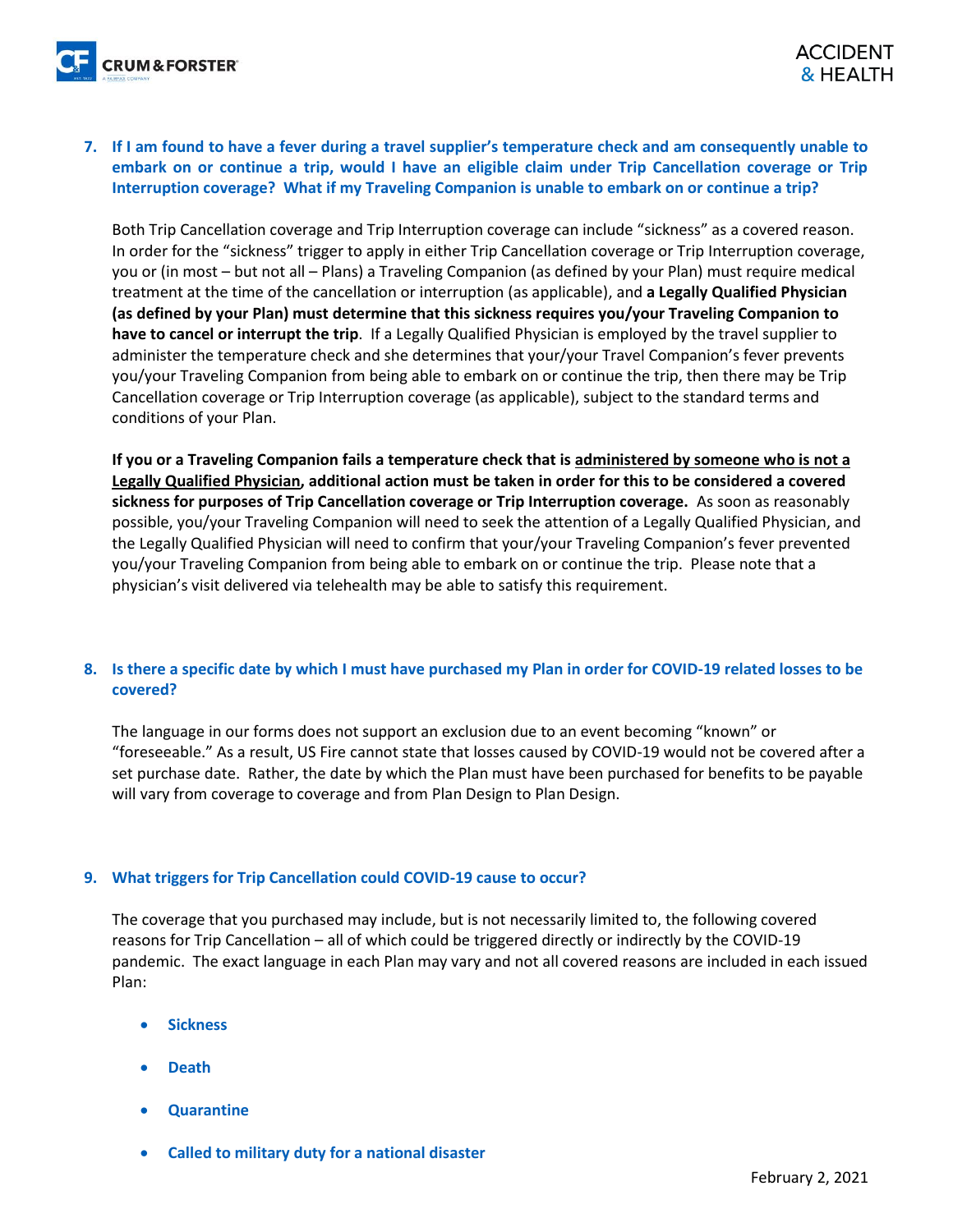

- **Family or friends unable to provide accommodations due to life-threatening illness or death**
- **Primary or secondary school continues classes beyond the predefined school year**
- **Being required to work during the trip**
- **Being laid off or fired from your job**

In all cases, the triggering event must occur while coverage is in effect. Additional terms apply to all triggers discussed above. See your Plan Document for full details.

#### **10. What triggers for Trip Interruption could COVID-19 cause to occur?**

The coverage that you purchased may include, but is not necessarily limited to, the following covered reasons for Trip Interruption – all of which could be triggered directly or indirectly by the COVID-19 pandemic. The exact language in each Plan may vary and not all covered reasons are included in each issued Plan:

- **Sickness**
- **Death**
- **Government mandated shut down of an airport or air traffic control system**
- **Quarantine**
- **Called to military duty for a national disaster**
- **Family or friends unable to provide accommodations due to life-threatening illness or death**
- **Primary or secondary school continues classes beyond the predefined school year**
- **Being required to work during the trip**
- **Being laid off or fired from your job**

In all cases, the triggering event must occur while coverage is in effect. Additional terms apply to all triggers discussed above. See your Plan Document for full details.

#### **11. What triggers for Travel Delay and Missed Connection could COVID-19 cause to occur?**

Plan Documents may include either or both Travel Delay coverage or Missed Connection coverage. Each of these separate coverages may include the following covered reasons – all of which could be triggered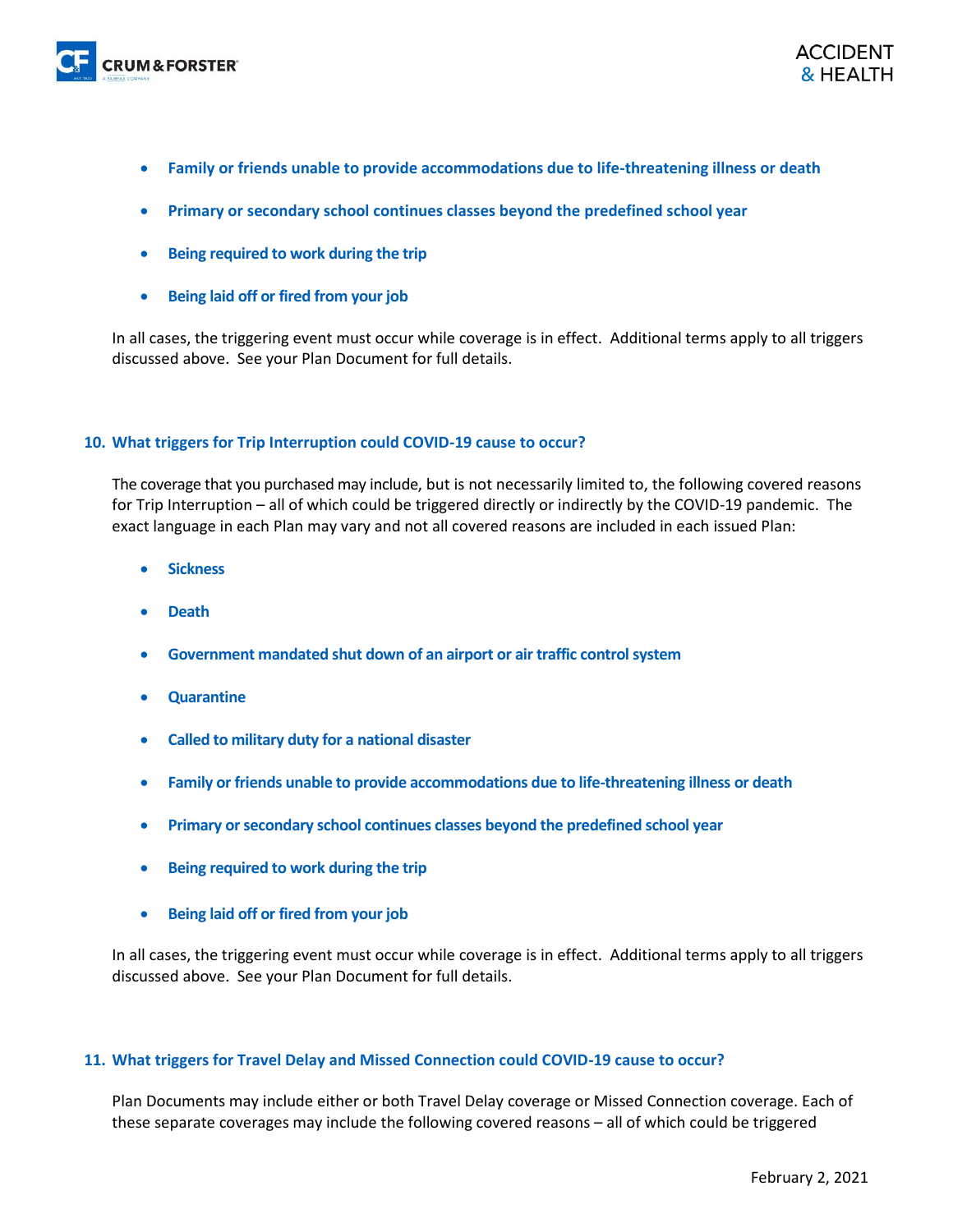

directly or indirectly by the COVID-19 pandemic (the exact language in each Plan may vary and not all covered reasons are included in each Plan):

- Common Carrier Delay
- Quarantine

For Travel Delay, an insured must be delayed (for the number of hours detailed in the Plan Document) while en route to/from or during a trip due to a covered reason.

For Missed Connection, an insured must miss a cruise or tour departure due to a delay (for the number of hours detailed in the Plan Document) caused by a covered reason.

In all cases, the triggering event must occur while coverage is in effect. Additional terms apply to all triggers discussed above. See your Plan Document for full details.

#### **12. What is considered to be a covered quarantine?**

The ordinary meaning of the term "quarantine" is a strict medical isolation imposed by a recognized government authority, their authorized deputies, a medical examiner or a physician to prevent the spread of a disease. An order is not considered to impose a strict medical isolation *unless the order requires the relevant person to be confined twenty-four hours per day, seven days a week throughout its duration*.

If you decide to "self-quarantine" upon the advice of comments made by a public health official, or upon the advice of any medical doctor in the media, this is not considered to be a physician-ordered quarantine. Rather, a physician must specifically order the relevant person to be quarantined (and the order must apply twenty-four hours per day, seven days a week throughout its duration).

A "recommendation" is not a quarantine. The order must come from a government or a physician and must be mandatory to qualify as a strict medical isolation.

#### **13. Are "Shelter in Place" orders or "Stay at Home" orders considered to be a quarantine?**

Likely no.

If a government or physician orders you to remain in your home or lodging, this can be considered a quarantine if – and only if – the order to shelter in place is mandatory and applies twenty-four hours per day, seven days a week throughout its duration. If the order is a "recommendation" or if there are exceptions that permit you to leave your home or lodging to obtain necessary provisions or food (etc.), this is not considered to be a quarantine as this is not a strict medical isolation.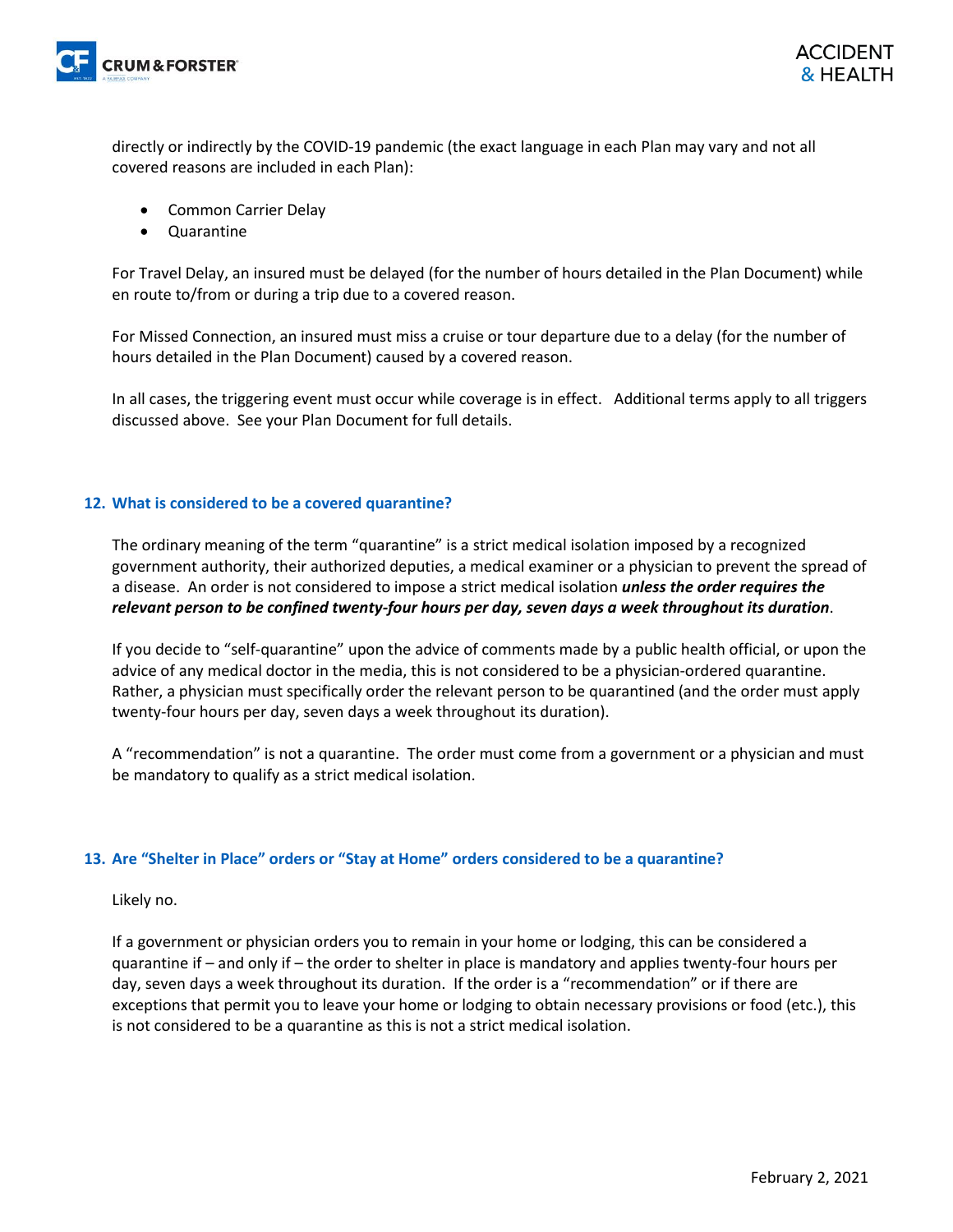#### **14. My destination has issued a "mandatory self-quarantine." Is this considered to be a quarantine?**

This will depend upon the restrictions imposed by the order. If a government or physician orders you to remain in your home or lodging, this can be considered a quarantine if – and only if – the order to selfquarantine is mandatory and applies twenty-four hours per day, seven days a week throughout its duration. If the order is a "recommendation" or if there are exceptions that permit you to leave your home or lodging to obtain necessary provisions or food (etc.), this is not considered to be a quarantine as this is not a strict medical isolation.

#### **15. What if the destination to which I am traveling will place me or a Traveling Companion into quarantine when we arrive (or otherwise will require me or a Traveling Companion to be quarantined upon arrival)? Can I cancel or interrupt my trip to avoid this?**

If the destination to which you are traveling is requiring all travelers similarly situated to you or (in most – but not all – Plans) your Traveling Companion (as defined by your Plan) to be quarantined (as described above in response to FAQ 12) for a period of time upon entry, you may be eligible for Trip Cancellation coverage – provided the quarantine that you or your Traveling Companion would face is in effect within 14 days of your scheduled departure date. You must cancel your trip within this 14 day period prior to departure. If you cancel your trip more than 14 days prior to your trip, there is no Trip Cancellation coverage due to a quarantine – unless you provide proof at the time of your cancellation that there is a quarantine order that will be in effect on your scheduled departure date.

If you have already departed on your trip but have not yet entered the destination that is requiring all travelers similarly situated to you or your Traveling Companion to be quarantined, there may be coverage for Trip Interruption – provided the quarantine that you or your Traveling Companion would face is in effect within 14 days of your scheduled arrival into that destination.

Please note that this accommodation only applies if the quarantine at your destination is completely unavoidable for all travelers similarly situated to you or your Traveling Companion. If you or your Traveling Companion can avoid the quarantine by testing negative for COVID-19 prior to arrival into the destination, then this accommodation would not apply.

#### **16. I am required to quarantine upon return from my trip. Do I have a payable Trip Cancellation claim if I cancel my trip to avoid this?**

No. The accommodation described above in FAQ 15 only applies if a destination *during* your trip is requiring travelers similarly situated to you to be quarantined upon arrival. It does not apply if you would face a quarantine in your return destination city or in any other place following the end of your trip.

#### **17. I have been quarantined during my trip. How long can coverage under my Plan be extended?**

**Regardless of the terms of the Plan,** United States Fire Insurance Company has made the administrative decision to allow for coverage to be extended for the entire duration of a COVID-19 related quarantine, and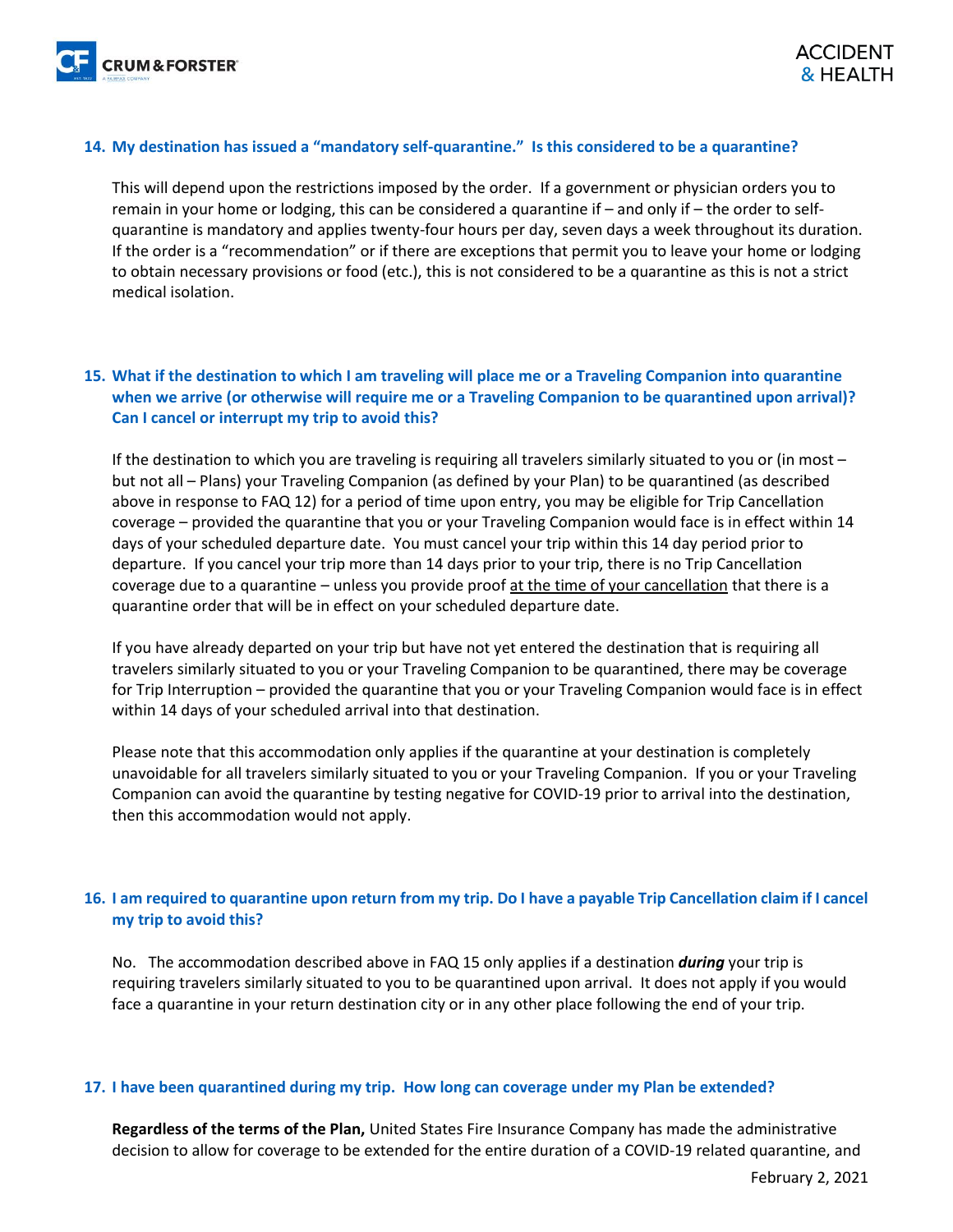

coverage will be extended for five additional days following the end of the quarantine provided you have not arrived back in your return destination city.

#### **18. What expenses can be reimbursed if I need to quarantine during a trip?**

The answer varies based on the Plan that you purchased. However, here are some provisions to focus upon in your Plan to see what can be covered if you must quarantine during a trip.

Trip Interruption coverage reimburses certain unused, non-refundable travel arrangements. Trip Interruption coverage cannot reimburse any additional expenses incurred solely due to a quarantine except for your Additional Transportation Cost (as defined in your Plan). Also, **if you quarantine in your prepaid hotel accommodations, you will not receive any reimbursement under the Trip Interruption coverage (or any other coverage in the Plan) for those same prepaid hotel accommodations.**

If you incur additional hotel or meal expenses solely due to a quarantine, you will not receive any reimbursement under the Trip Interruption coverage either. Trip Interruption coverage may include a provision that provides reimbursement for additional hotel nights and meals (among other expenses) if you cannot continue travel due to a sickness that does not cause you to need to be hospitalized. Please note that you would actually need to be sick, as certified by a Legally Qualified Physician (as defined by your Plan), for this to apply if this provision is in your Plan.

**However, when included in a Plan Design, the Travel Delay and Missed Connection coverages may be able to reimburse additional meal and hotel expenses incurred solely due to a quarantine (subject to the terms and conditions of the applicable coverage).** 

#### **19. If the destination to which I am traveling has closed its borders, is this considered to be a "quarantine" for purposes of Trip Cancellation or Trip Interruption?**

No. A person's inability to enter a country or state (or municipality, etc.) altogether is not considered to be a quarantine for purposes of either Trip Cancellation or Trip Interruption coverage. However, if the Plan that you purchased includes either or both Cancel for Any Reason or Interruption For Any Reason coverages, benefits would be payable (subject to the standard rules that apply to these coverages).

#### **20. I have been furloughed (or "temporarily laid off") from my job. If I need to cancel or interrupt my trip because of this, will benefits be payable? What if my Traveling Companion is furloughed?**

As stated above, certain Plans may include being laid off or fired from your job as a covered reason for Trip Cancellation coverage and/or as a covered reason for Trip Interruption coverage. If either or both coverages in your Plan include this language, we will consider a furlough (or other temporary layoff) to trigger coverage – provided that you are furloughed while your coverage is in effect and the terms of the covered reason are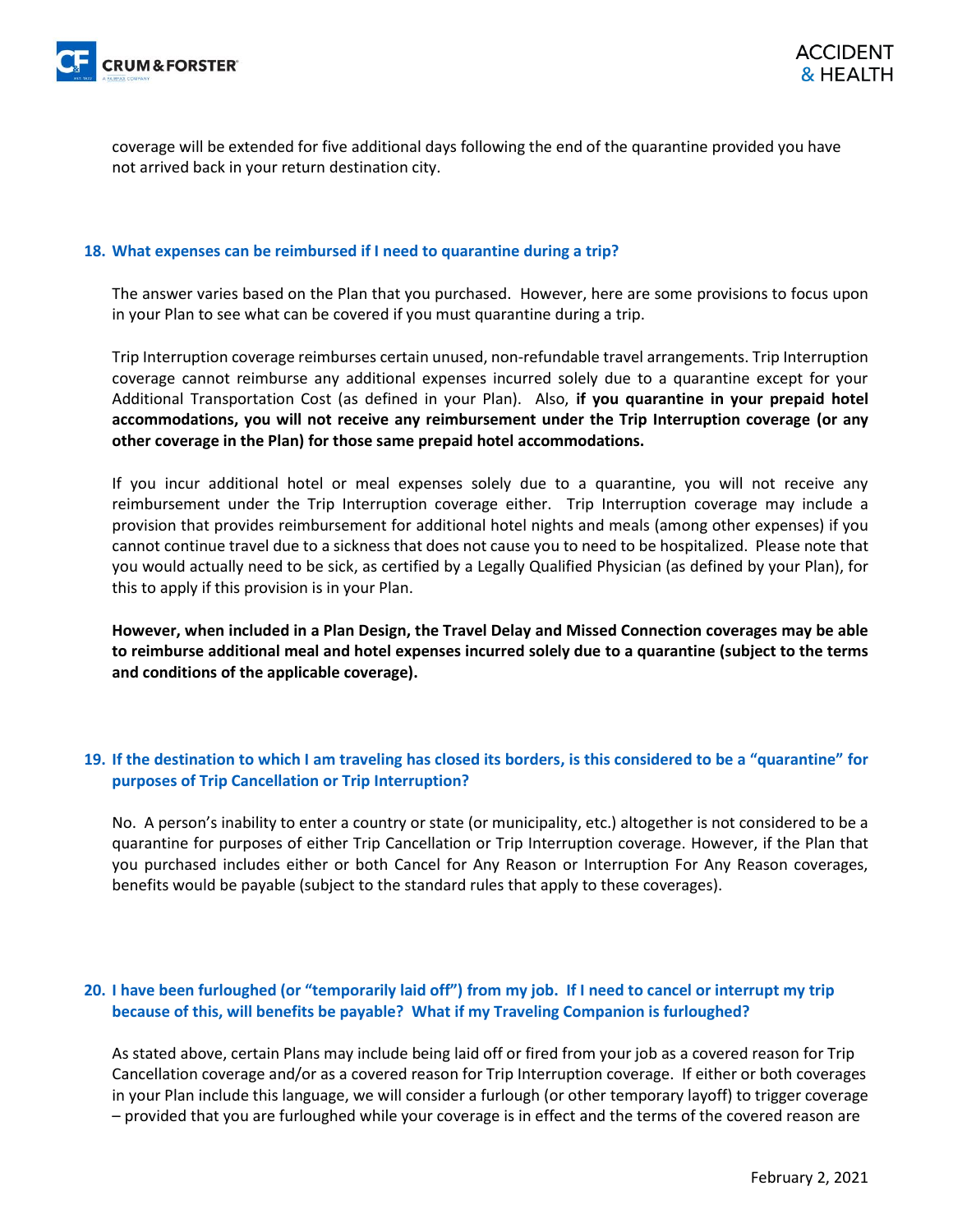otherwise satisfied. As with all claims, proof of loss will be required to be submitted for benefits to be payable. A statement from your employer describing your furlough may satisfy this requirement.

Some Plans that include being laid off or fired from your job as a covered reason for Trip Cancellation coverage and/or as a covered reason for Trip Interruption coverage also cover a Traveling Companion's job loss. If your Plan includes a Traveling Companion's job loss as a covered reason for Trip Cancellation coverage and/or as a covered reason for Trip Interruption coverage, the same analysis described above would apply to your Traveling Companion's furlough (or other temporary layoff).

#### **21. What if a physician advises a traveling companion or me not to travel due to a heightened vulnerability to contracting COVID-19? Will Trip Cancellation benefits be payable?**

A cancellation due to fear of contracting COVID-19, even if reasonable and supported by a physician's note advising the insured or a traveling companion not to travel due to an underlying condition (or any other reason), would not be covered unless you purchased Cancel For Any Reason coverage (subject to the standard rules that apply to this coverage).

#### **22. I am not sick and no person mentioned in my Plan Document is sick/dead either. Are there any additional coverages that COVID-19 could directly or indirectly trigger?**

The standard rules that apply to Cancel for Any Reason and Interruption For Any Reason coverages apply if you purchased either or both of these coverages.

The standard rules that apply to Change Fee, Itinerary Change, and Reimbursement of Miles or Reward Points apply if a Plan contains any or all of these coverages.

Additional coverages in your Plan Document may also be triggered.

#### **State-Specific Issue – New York Only**

#### **Gov. Cuomo advised that Crum & Forster is offering Cancel for Any Reason coverage to residents of New York. Is this accurate?**

Neither US Fire nor any other Crum & Forster company offers Cancel for Any Reason as a travel insurance coverage to residents of New York. US Fire does, however, partner with travel suppliers (such as cruise lines, tour operators, and travel agencies) who provide non-insurance Cancel for Any Reason Waivers to residents of New York. This is what the Governor was referring to. If you purchased your Plan with a cruise line, tour operator, travel agency, or any other travel supplier, we recommend that you ask the travel supplier if it offers a non-insurance Cancel for Any Reason Waiver.